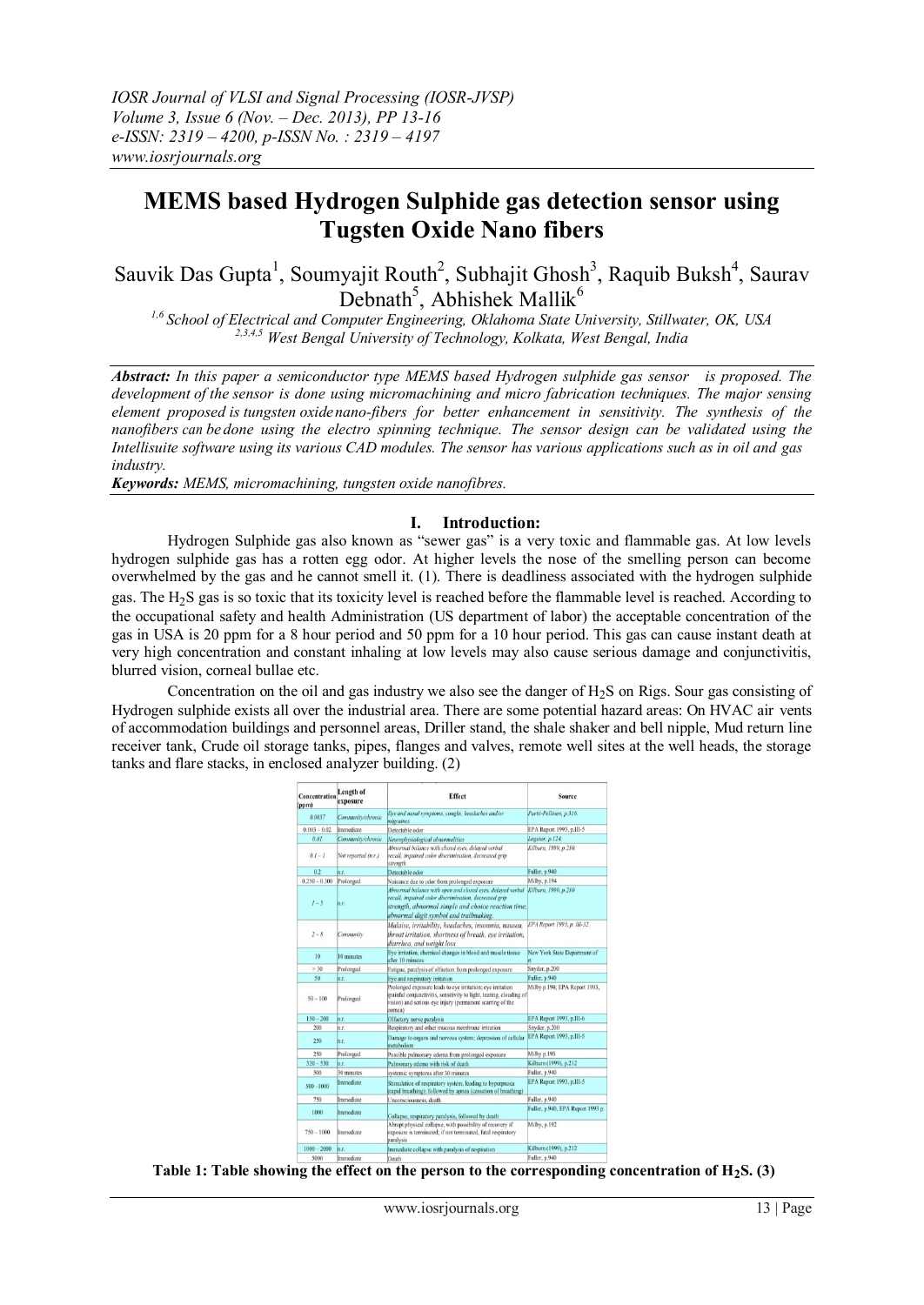### **II. Sensor Facets and design:**

A semiconductor type metal oxide can respond to the presence of a specific gas with a change of its electronic conductivity (4). Metal oxides such as  $WO_3$ ,  $SnO_2$ ,  $TiO_2$  is can be used.

In this paper Tungsten Oxide  $(WO_3)$  nanofibers is proposed for enhancing the sensitivity of the sensor. It is the main sensing element here.

The core of the sensor consists of the main sensing element. The H2S sensor can be designed in a planar configuration. Pt heater and temperature detector can be deposited onto a support layer of silicon nitride covering the silicon dioxide. It will help to achieve the working temperature of the device. A layer of phosphosilicate glass will be deposited over the heater to separate the sensing and the heating elements. The backside of the substrate below the sensing element should be removed to reduce the power consumption of the heater since silicon acts as a heat sink.

All the MEMS related technologies such as sputtering, photolithography, thin film deposition and etc can be used to fabricate the sensor (8).



Figure 1: Schematic diagram of the proposed sensor

## **III. WO<sup>3</sup> nanofiber synthesis using electro-spinning:**

There has been a lot of research going on the synthesis of various 1 dimensional nanoscale materials. Among the various materials a lot of focus is being given on the synthesis of  $WO<sub>3</sub>$  nanomaterials because of its eletrochromic and photochromic properties as well as application in gas sensing and optical properties.(5)

There are various techniques for the synthesis. One of the very effective techniques is electro spinning. A variety of materials such as polymers, inorganic and hybrid compounds nanofibres can be prepared using this technique. In electro spinning a solid fiber is generated as the electrified jet is continuously stretched due to the electrostatic repulsions between the surface charges and the evaporation of the element.



Figure 2: Schematic diagram of electrospinning setup. (6)

A solution of metallic tungsten powder and hydrogen peroxide in proper proportions can be used. Magnetic stirring will be required. Then this solution will be fed into the syringe equipped with needle made of copper. The needle will be connected to a high voltage power supply. A piece of flat aluminum foil can be used to collect the nanofibres. Annealing of the obtained electro spinning fibers film in the air is used to prepare  $WO_3$ nanofibres.(7)

#### **IV. Sensor Fabrication:**

Firstly the photolithographic masks will be designed. These images will be transferred to the glass plate using masking material.

A layer of silicon dioxide can be grown on both sides of the cleaned Si wafer by wet thermal oxidation.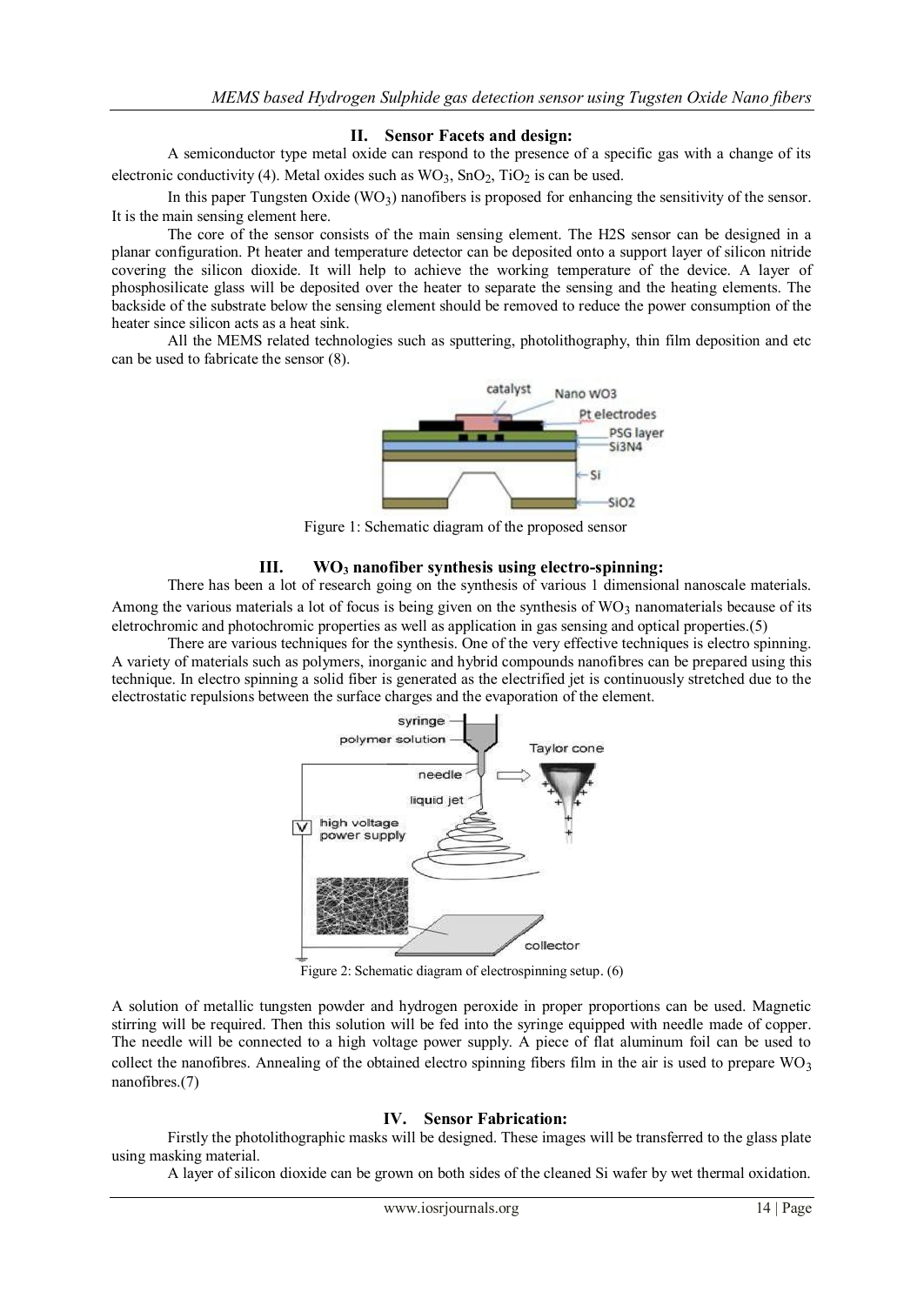Then a low stress silicon nitride layer will be deposited using Low Pressure Chemical Vapor Deposition. It has high strength, thermal stability and relatively low stress. Then the platinum heater will be deposited and RTD. Lift of process is required for the Pt layer construction. Titanium will be given between the platinum and  $Si_3N_4$ which acts as adhesive. Next a PSG insulation layer was deposited using Atmospheric Vapor Chemical Vapor Deposition (APCVD). Next the Platinum electrodes were deposited using the liftoff technique. Then the synthesized WO3 nano-fibers will be deposited over the Pt layer usingthe RF sputtering technique. A metal mask can be employed for the patterning of the WO<sub>3</sub>. The noble metals can be then deposited as catalyst. Lastly the windows at the backside of the sensor will be etched by ap plying and patterning photoresist. The wafers will be then diced and the chips will be bonded with Pt wires and pads. (8)

Step1: Wet Oxidation for Silicon Oxide



Step2: LPCVD Si<sub>3</sub> N<sub>4</sub> deposition



Step3: Heater/Temp detector deposition



Step4: APCVD PSG Insulation layer



Step5: Pt Electrode Deposition



Step6: Nano  $WO<sub>3</sub>$  deposition